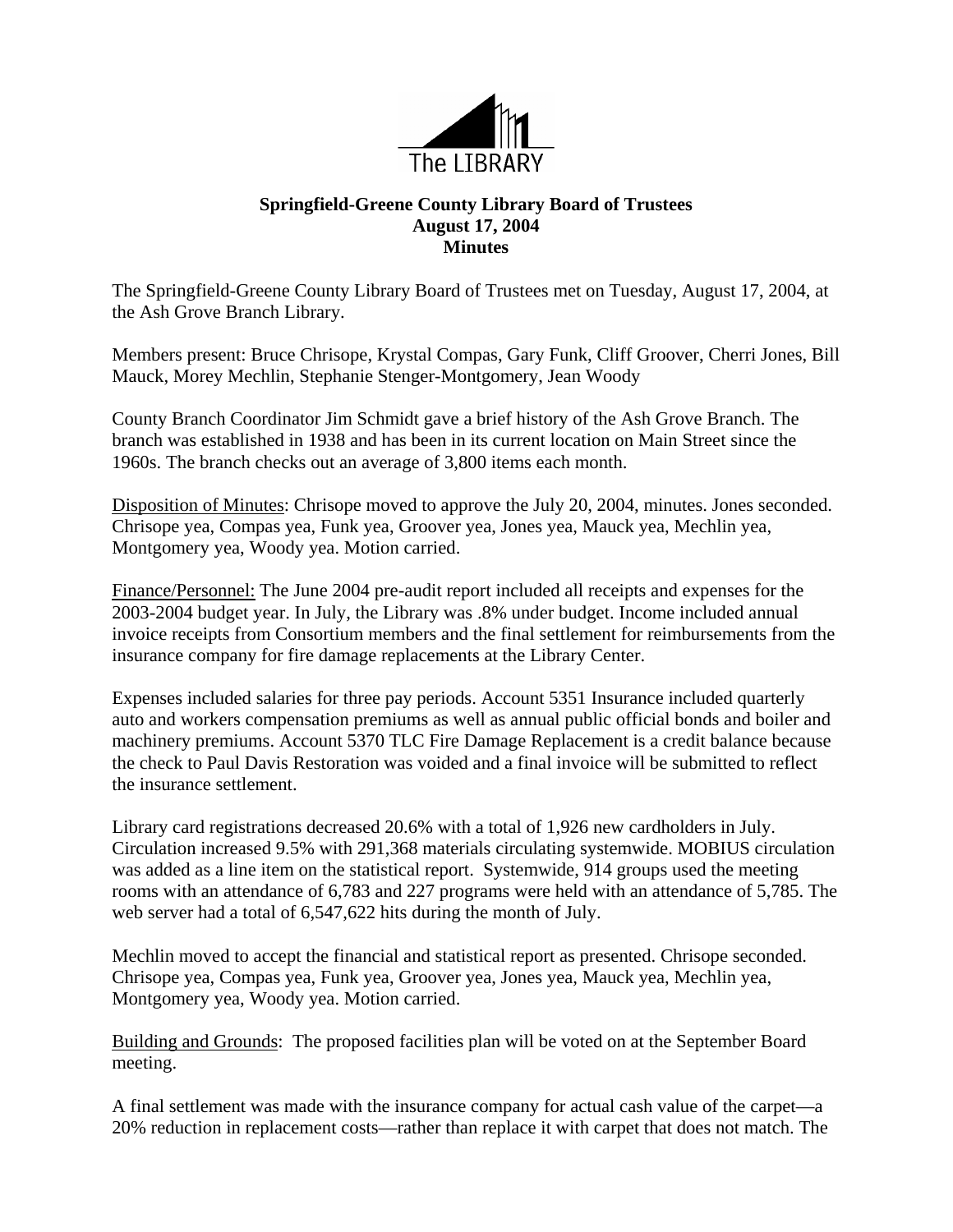settlement also gave list price on the lost books with no requirement for documentation and record keeping. The shelving will be returned to its original location on the west side of the reference area so that the staff and the public can access the books in their proper order.

The medical clinic did not respond to a counter offer on the Kearney facility. Realtor Dave Murray is currently showing the facility to other potential buyers, including a rental company.

Programs/Services/Technology Committee: With the assistance of the executive director and staff, this committee will develop a multi-year strategic plan for the Library. Currently, Planning and Development Coordinator Carol Grimes and staff are finalizing a planning document to be presented to the Board at a later date.

## *Bill Mauck left the meeting*

Report of the Director: The City of Strafford is expanding its Tax Increment Financing (TIF) district. Jean Woody is the Board representative for that TIF committee. There will be a public meeting to review the document, and the TIF Commission will meet at 6 p.m. on Tuesday, September 28.

Shelley White was introduced as the newest fulltime reference librarian at the Library Center. White was formerly the manager of library research at Noble World Communications in Springfield. She has a bachelor of arts degree in forensic anthropology with minors in classical history and archaeology and a master of library science degree from the University of Alberta in Edmonton, Alberta, Canada.

The Missouri Library Association annual conference will be held in St. Louis on October 27-30.

The Board now has a web page. Board packets from February 2004 to the present are on the web page.

New Business: Funk moved to set the tax rate at \$.2547 as certified by the state auditor's calculations. Compas seconded. Chrisope yea, Compas yea, Funk yea, Groover yea, Jones yea, Mechlin yea, Montgomery yea, Woody yea. Motion carried.

Groover made the following committee appointments: Finance/Personnel: Bruce Chrisope, chair; Krystal Compas, vice chair; Stephanie Stenger-Montgomery. Buildings & Grounds: Jean Woody, chair; Gary Funk, vice chair; Cherri Jones; Morey Mechlin. Programs/Services/Technology: Cherri Jones, chair; Morey Mechlin vice chair; Bill Mauck, past president.

Unfinished Business: Funk moved to delete Article 1, Section 3, from the proposed by-laws revisions. Montgomery seconded. Chrisope yea, Compas yea, Funk yea, Groover yea, Jones yea, Mechlin yea, Montgomery yea, Woody yea. Motion carried.

Funk moved to include the phrase "as required by Missouri law" to the proposed by-laws revisions, Article II, Section 2, sentence "Written notice of each special meeting shall be given to all members of the Board at lease twenty-four hours before the beginning of the meeting, and the business transacted shall be limited to the matters described in the notice as required by Missouri